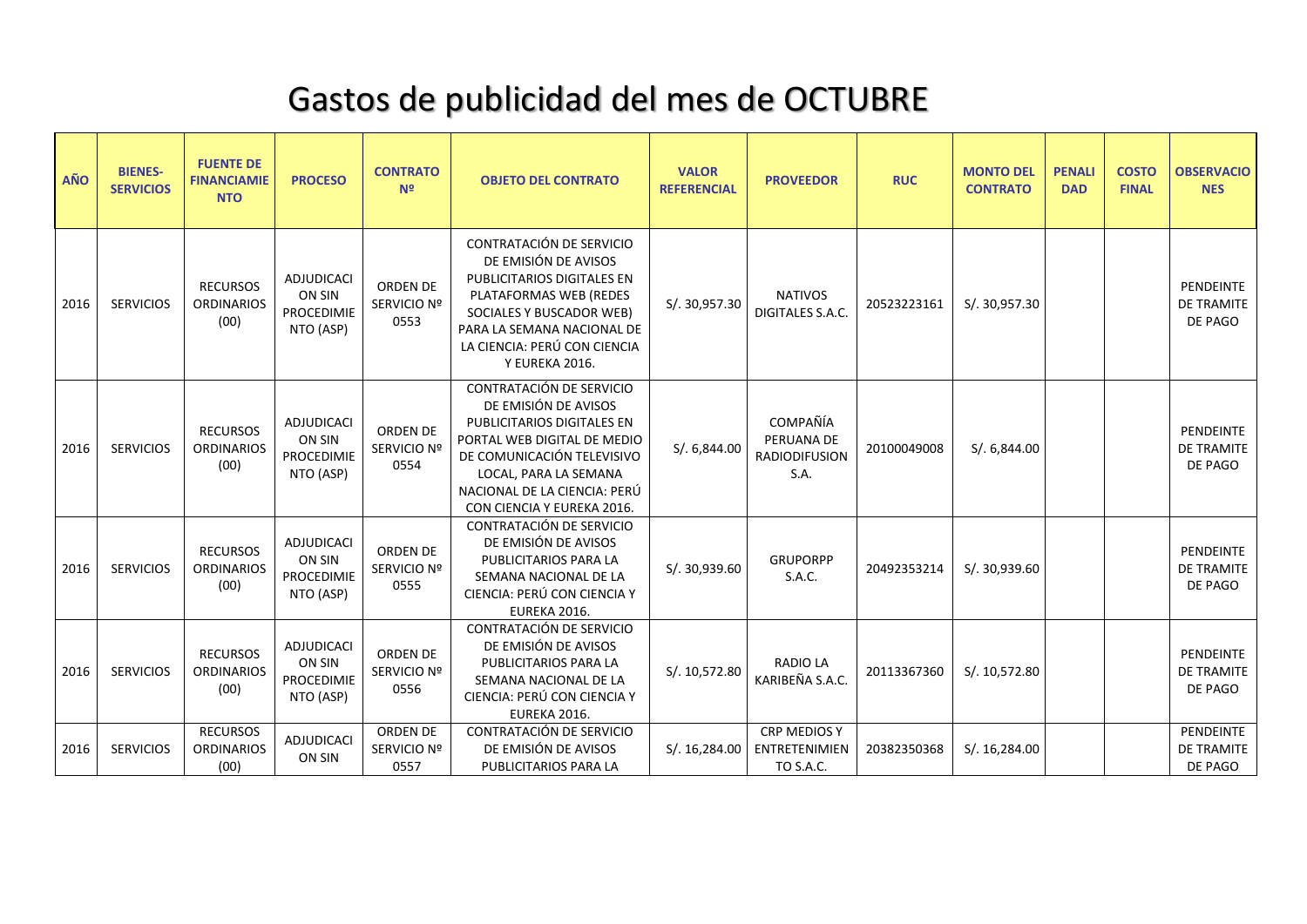|      |                  |                                              | PROCEDIMIE<br>NTO (ASP)                                       |                                 | SEMANA NACIONAL DE LA<br>CIENCIA: PERÚ CON CIENCIA Y<br>EUREKA 2016.                                                                                                                           |               |                                                           |             |               |          |                    |                                           |
|------|------------------|----------------------------------------------|---------------------------------------------------------------|---------------------------------|------------------------------------------------------------------------------------------------------------------------------------------------------------------------------------------------|---------------|-----------------------------------------------------------|-------------|---------------|----------|--------------------|-------------------------------------------|
| 2016 | <b>SERVICIOS</b> | <b>RECURSOS</b><br><b>ORDINARIOS</b><br>(00) | <b>ADJUDICACI</b><br>ON SIN<br><b>PROCEDIMIE</b><br>NTO (ASP) | ORDEN DE<br>SERVICIO Nº<br>0558 | CONTRATACIÓN DE SERVICIO<br>DE EMISIÓN DE AVISOS<br>PUBLICITARIOS PARA LA<br>SEMANA NACIONAL DE LA<br>CIENCIA: PERÚ CON CIENCIA Y<br>EUREKA 2016.                                              | S/. 9,158.70  | CORPORACION<br>TENGEN S.A.C.                              | 20600582861 | S/. 9,158.70  |          |                    | PENDEINTE<br><b>DE TRAMITE</b><br>DE PAGO |
| 2016 | <b>SERVICIOS</b> | <b>RECURSOS</b><br><b>ORDINARIOS</b><br>(00) | <b>ADJUDICACI</b><br>ON SIN<br>PROCEDIMIE<br>NTO (ASP)        | ORDEN DE<br>SERVICIO Nº<br>0559 | CONTRATACIÓN DE SERVICIO<br>DE EMISIÓN DE AVISOS<br>PUBLICITARIOS PARA LA<br>SEMANA NACIONAL DE LA<br>CIENCIA: PERÚ CON CIENCIA Y<br>EUREKA 2016.                                              | S/.1,564.68   | <b>EMPRESA</b><br><b>EDITORA</b><br>ANCASH<br>E.I.R.LTDA. | 20222305650 | S/.1,564.68   | S/.0.00  | $S/$ .<br>1,564.68 |                                           |
| 2016 | <b>SERVICIOS</b> | <b>RECURSOS</b><br><b>ORDINARIOS</b><br>(00) | ADJUDICACI<br>ON SIN<br>PROCEDIMIE<br>NTO (ASP)               | ORDEN DE<br>SERVICIO Nº<br>0560 | CONTRATACIÓN DE SERVICIO<br>DE EMISIÓN DE AVISOS<br>PUBLICITARIOS PARA LA<br>SEMANA NACIONAL DE LA<br>CIENCIA: PERÚ CON CIENCIA Y<br>EUREKA 2016.                                              | S/. 1,785.00  | <b>EDITORA LA</b><br>REGION S.A.C.                        | 20103854661 | S/.1,785.00   | S/.0.00  | $S/$ .<br>1,785.00 |                                           |
| 2016 | <b>SERVICIOS</b> | <b>RECURSOS</b><br><b>ORDINARIOS</b><br>(00) | <b>ADJUDICACI</b><br>ON SIN<br>PROCEDIMIE<br>NTO (ASP)        | ORDEN DE<br>SERVICIO Nº<br>0561 | CONTRATACIÓN DE SERVICIO<br>DE EMISIÓN DE AVISOS<br>PUBLICITARIOS EN PRENSA<br><b>ESCRITA A NIVEL NACIONAL</b><br>PARA LA SEMANA NACIONAL DE<br>LA CIENCIA: PERÚ CON CIENCIA<br>Y EUREKA 2016. | S/. 25,694.30 | <b>EMPRESA</b><br><b>EDITORA EL</b><br>COMERCIO S.A.      | 20143229816 | S/. 25,694.30 |          |                    | <b>PENDEINTE</b><br>DE TRAMITE<br>DE PAGO |
| 2016 | <b>SERVICIOS</b> | <b>RECURSOS</b><br><b>ORDINARIOS</b><br>(00) | ADJUDICACI<br>ON SIN<br><b>PROCEDIMIE</b><br>NTO (ASP)        | ORDEN DE<br>SERVICIO Nº<br>0562 | CONTRATACIÓN DE SERVICIO<br>DE EMISIÓN DE AVISOS<br>PUBLICITARIOS EN PRENSA<br><b>ESCRITA EN PROVINCIAS PARA</b><br>LA SEMANA NACIONAL DE LA<br>CIENCIA: PERÚ CON CIENCIA Y<br>EUREKA 2016.    | S/. 2,708.10  | <b>EDICIONES Y</b><br><b>PRODUCCIONES</b><br>EL SOL S.A.  | 20527195188 | S/. 2,708.10  | S/. 0.00 | $S/$ .<br>2,708.10 |                                           |
| 2016 | <b>SERVICIOS</b> | <b>RECURSOS</b><br><b>ORDINARIOS</b><br>(00) | ADJUDICACI<br>ON SIN                                          | ORDEN DE<br>SERVICIO Nº<br>0563 | CONTRATACIÓN DE SERVICIO<br>DE EMISIÓN DE AVISOS<br>PUBLICITARIOS EN PRENSA                                                                                                                    | S/. 1,982.40  | <b>EMPRESA</b><br><b>EDITORA LA</b>                       | 20132162230 | S/. 1,982.40  | S/. 0.00 | $S/$ .<br>1,982.40 |                                           |